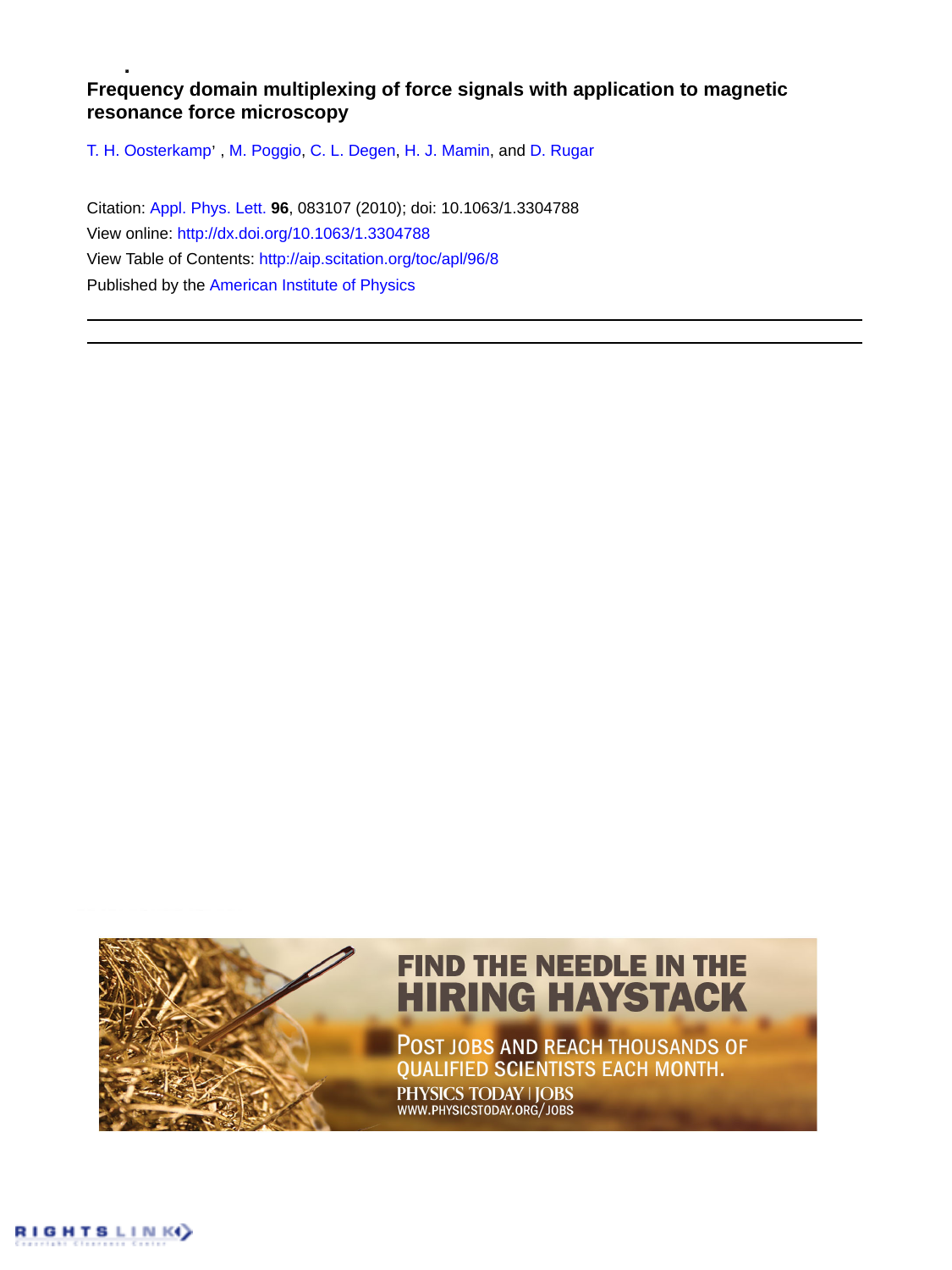## **[Frequency domain multiplexing of force signals with application to](http://dx.doi.org/10.1063/1.3304788) [magnetic resonance force microscopy](http://dx.doi.org/10.1063/1.3304788)**

T. H. Oosterkamp,  $1, a$  M. Poggio,  $^2$  C. L. Degen,  $^3$  H. J. Mamin,  $^3$  and D. Rugar $^3$  *Leiden Institute of Physics, Leiden University, Niels Bohrweg 2, 2333 CA Leiden, The Netherlands Center for Probing the Nanoscale, Stanford University, 476 Lomita Mall, Stanford, California 94305, USA IBM Research Division, Almaden Research Center, 650 Harry Rd., San Jose, California 95120, USA*

(Received 27 October 2009; accepted 12 January 2010; published online 23 February 2010)

Frequency domain multiplexing, using an actively damped micromechanical cantilever, is used to detect multiple force signals simultaneously. The measurement principle is applied to magnetic resonance force microscopy to allow concurrent measurement of nuclear spin signals originating from distinct regions of the sample, or from multiple spin species. © *2010 American Institute of Physics*. doi[:10.1063/1.3304788](http://dx.doi.org/10.1063/1.3304788)

Mechanical sensors, such as microcantilevers, are often operated at their mechanical resonance frequency in order to increase the signal amplitude and thermomechanical noise above the transduction and amplifier noise of the system. The benefit relies on having a mechanical resonance with a high quality factor *Q*. Unfortunately, the high quality factor can lead to an undesirably narrow intrinsic bandwidth. A much wider detection bandwidth can be recovered without degrading the noise performance by damping the mechanical oscil-lator using active feedback control.<sup>1[,2](#page-3-1)</sup> Depending on the intrinsic *Q* and the baseline detection noise level, the resulting bandwidth over which the noise performance is close to the thermal limit can be many times wider than the intrinsic oscillator bandwidth.

In this letter, we show that if the oscillator is operated in a linear (small signal) regime, it becomes possible to detect multiple narrow-band force signals simultaneously by frequency domain multiplexing, i.e., by putting each signal at a slightly different frequency within the bandwidth of the damped oscillator. We demonstrate this approach in the context of magnetic resonance force microscopy (MRFM).

MRFM was proposed<sup>3</sup> and subsequently realized<sup>4</sup> by combining the physics of magnetic resonance imaging with the techniques of scanning probe microscopy. The MRFM implementation employed here detects weak (attonewton) magnetic forces generated by the cyclic inversion of statistically polarized nuclear spins. $5.6$  $5.6$  This type of detection was recently used to demonstrate three-dimensional (3D) nuclear spin imaging of virus particles with spatial resolution better than 10 nm.<sup>7</sup> Because the force levels are so small, relatively long measurement times (tens of seconds) are typically required to distinguish the nuclear spin force from thermal forces. For this reason it can take several days to acquire a full 3D image with sufficient signal-to-noise ratio  $(SNR)$ .

To improve data collection efficiency, Eberhardt *et al.*[8](#page-3-7)[,9](#page-3-8) developed a spatial Hadamard encoding technique for MRFM that allows for either enhanced image acquisition rate or improved SNR. In addition, MRFM imaging methods based on Fourier encoding have been introduced. $9,10$  $9,10$  It is unclear to what extent these methods can be used when the spin polarization is statistical, which is the case for the highest resolution MRFM imaging. $7,11$  $7,11$ 

As an alternative approach for improving data collection efficiency, we use an actively damped cantilever and frequency domain multiplexing to simultaneously detect independent sets of statistically polarized spins. Depending on the implementation, we can simultaneously measure spins at multiple sample locations or multiple nuclear species.

As shown in Fig. [1,](#page-1-1) the MRFM experiment uses a sample-on-cantilever configuration. The test sample consists of a micrometer size  $CaF<sub>2</sub>$  crystal that has been epoxied onto the end of an ultrasensitive silicon cantilever $12$  and coated with 30 nm of gold. Either <sup>19</sup>F spins of the CaF<sub>2</sub> sample or  $\mathrm{H}$  spins in the epoxy can be detected by using frequency modulation of an rf magnetic field to cyclically invert the nuclear magnetization. With the sample positioned near a magnetic tip, the cyclic inversions result in an oscillating magnetic force that drives a subangstrom vibration of the cantilever. The rf magnetic field is generated by a "microwire" located below the magnetic tip. $13$  An external magnetic field of  $\sim$  2.8 T from a large superconducting solenoid serves to magnetize the tip and adds to the total magnetic field. The cantilever vibration is detected by a fiber optic interferometer.

<span id="page-1-1"></span>

current  $I_1$  through microwire generates rf field  $B_1$ 

FIG. 1. (Color online) Configuration of the MRFM experiment. The sample on the end of the cantilever is positioned close to a 200 nm diameter FeCo magnetic tip sitting atop a copper microwire. Frequency modulation of an rf field from the microwire induces cyclic inversion of nuclear spins located within a thin resonant slice. The position of the resonant slice depends on the magnetic field from the tip, an external magnetic field, and the rf frequency. When several different rf frequencies are applied with distinct modulation frequencies, several slices can be addressed simultaneously.

<span id="page-1-0"></span>a)Electronic mail: oosterkamp@physics.leidenuniv.nl.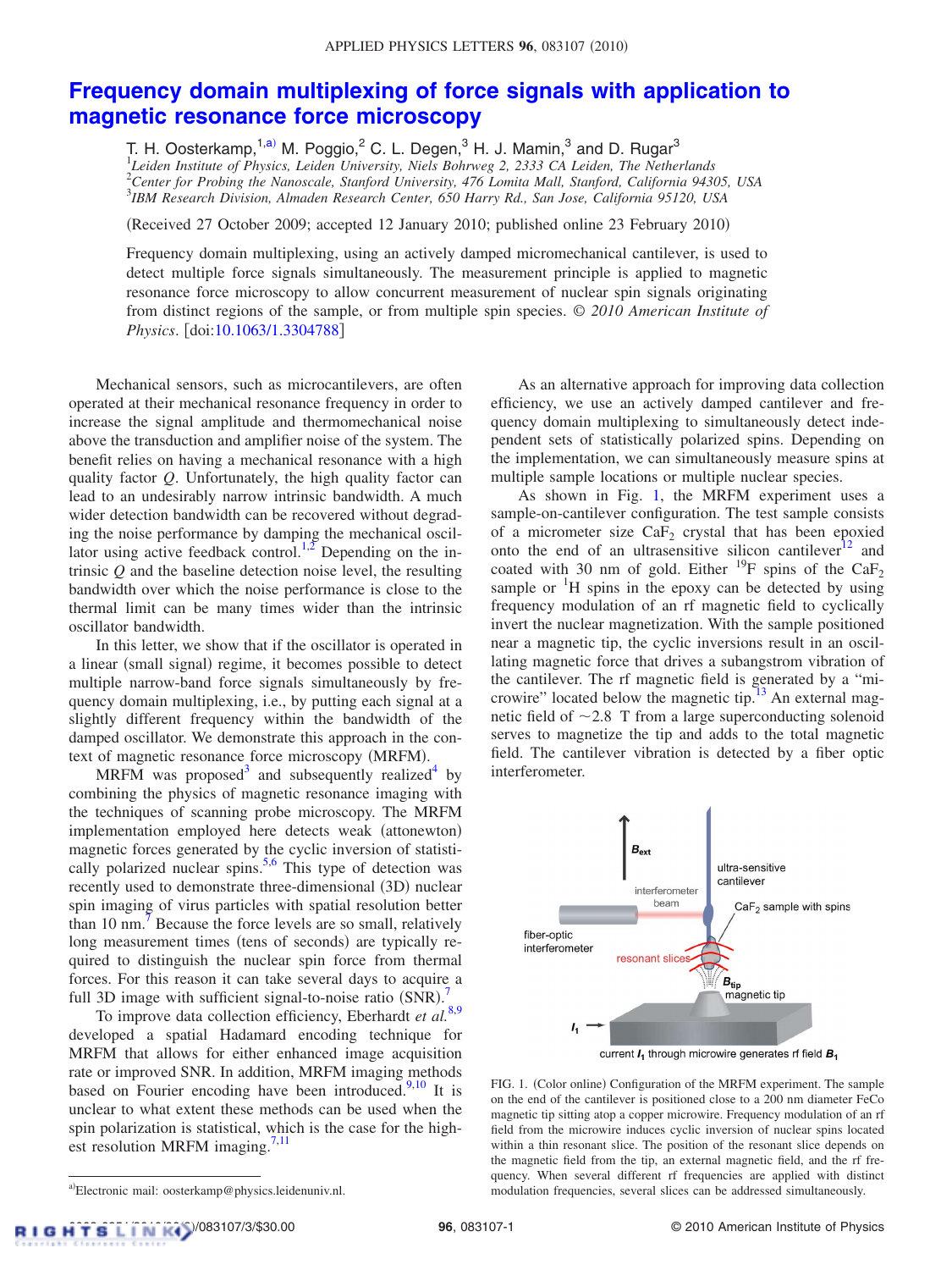<span id="page-2-0"></span>

FIG. 2. (Color online) (a) Measured power spectral density of cantilever position showing narrow peak due to spin inversions on top of the broader background of thermal and measurement noise (smooth curve). (b) Spectral density in terms of equivalent force noise. Narrow peak is the spin signal. The dashed line denotes the thermal force noise while the smooth curve indicates the total system force noise. (c) Spectral density of the force as in (b), but now with three spin signals from independent sample regions driven by three simultaneous rf excitations. The inset to (a) illustrates two concurrent rf frequency sweeps centered about  $\nu_i$  and  $\nu_j$  with peak-to-peak frequency modulation  $\Delta \nu$ .

At a measurement temperature of 4.2 K, the sampleloaded cantilever has a resonant frequency of 2.6 kHz, spring constant  $k=86 \mu\text{N/m}$ , and an intrinsic quality factor  $Q_0$ = 44, 000. The *Q* decreases to 9000 when the cantilever approaches to within 50 nm of the magnetic tip due to noncontact friction effects and eddy currents induced in the gold coating. To further improve measurement bandwidth, the cantilever is damped using active feedback to  $Q_{\text{eff}}$ = 310. The feedback uses analog circuitry to produce an appropriately phase-shifted signal that drives a piezoelectric transducer located near the base of the cantilever.<sup>2</sup>

Using the principle of adiabatic rapid passage, $14$  the nuclear spins are cyclically inverted by frequency modulating the rf field with frequency sweeps having peak-to-peak frequency deviation  $\Delta \nu$  ~ 750–1500 kHz (Fig. [2](#page-2-0) inset). We use multiple rf center frequencies  $v_i$  to address independent regions of the sample or to select between  $^{19}F$  and  $^{1}H$ nuclear species  $(\nu_i \sim 110 - 130 \text{ MHz})$ . Associated with each rf center frequency is a distinct modulation repetition rate which serves to generate a force signal at a specific cantilever signal frequency  $f_i \sim 2570 - 2590$  Hz. Since two rf frequency sweeps are required to complete one full cycle of spin inversion, the repetition rate of the modulation is set at twice the desired cantilever signal frequency. Mathematically, the rf waveform is given by  $B_1(t)$  $=\sum_i A_i(t) \cos[2\pi f_0^t \nu_i(t') dt']$ , where  $A_i(t)$  and  $\nu_i(t)$  represent rf amplitude and frequency, respectively, and are periodic functions with repetition frequency  $2f_i$ . The rf waveform is digi-**RIGHTSLINK**) an intermediate frequency of  $\sim$  20 MHz

<span id="page-2-1"></span>

FIG. 3. (Color online) Spin signal as a function of rf frequency separation for the case of excitation at two rf frequencies. Points show the forcedetected spin signal measured for  $v_1$ = 114 MHz in the presence of a second rf excitation that is offset in frequency by  $\delta v$ . Results for two FM modulations  $\Delta \nu$  are shown.

and upshifted to the operating frequency by mixing with a local oscillator ( $\sim$ 90 MHz).

Figure  $2(a)$  $2(a)$  shows the spectral density of the cantilever vibration (position noise) for the case of a single MRFM signal. The cyclic spin inversions result in a narrow peak in the spectral density. The spin signal, whose spectral width is inversely proportional to the rotating-frame spin lifetime  $\tau_{\rm m}$ , sits atop a much broader peak due to the thermal vibrations of the damped cantilever.

The vibration spectral density can be converted to force noise spectral density by dividing the vibration spectrum by the square of the cantilever transfer function, as shown in Fig.  $2(b)$  $2(b)$ . The smooth solid curve represents the sum of the white thermal force noise (dashed line) plus the detection noise. In terms of *position*, the detection noise is white, but when divided by the square of the cantilever transfer function the equivalent *force* noise increases quadratically away from the cantilever resonance frequency. Figure  $2(b)$  $2(b)$  shows that a single MRFM signal consumes only a small portion of the available bandwidth.

The force noise bandwidth (i.e., the bandwidth over which the force noise is within 3 dB of the minimum force noise) is approximately 50 Hz, or almost six times wider than the transfer function bandwidth of the actively damped cantilever  $(Q_{\text{eff}}=310)$  and 170 times the bandwidth of the undamped cantilever  $(Q=9000)$ . This seemingly remarkable result simply reflects the fact that cantilever thermomechanical noise dominates over detection noise for frequencies well beyond the 3 dB bandwidth of the cantilever transfer function. The lower the detection noise floor, the broader the bandwidth over which the thermomechanical noise dominates.

Figure  $2(c)$  $2(c)$  demonstrates the simultaneous detection of three independent MRFM signals. Two of the signals have comparable amplitude, while the third signal, corresponding to 116 MHz rf center frequency, is smaller because it represents a resonant slice that addresses fewer spins. The slice at 116 MHz is physically located closer to the magnetic tip and barely intersects the end of the sample.

In Fig. [3](#page-2-1) we explore the effect on a spin signal by the presence of a second rf excitation. The points show a spin signal induced by rf frequency sweeps centered about  $\nu_1$  $= 114$  MHz. Simultaneously, a second spin signal (not shown) is generated with rf frequency sweeps centered about  $\nu_2 = \nu_1 + \delta \nu$ . The spin signal is found to be unaffected by the